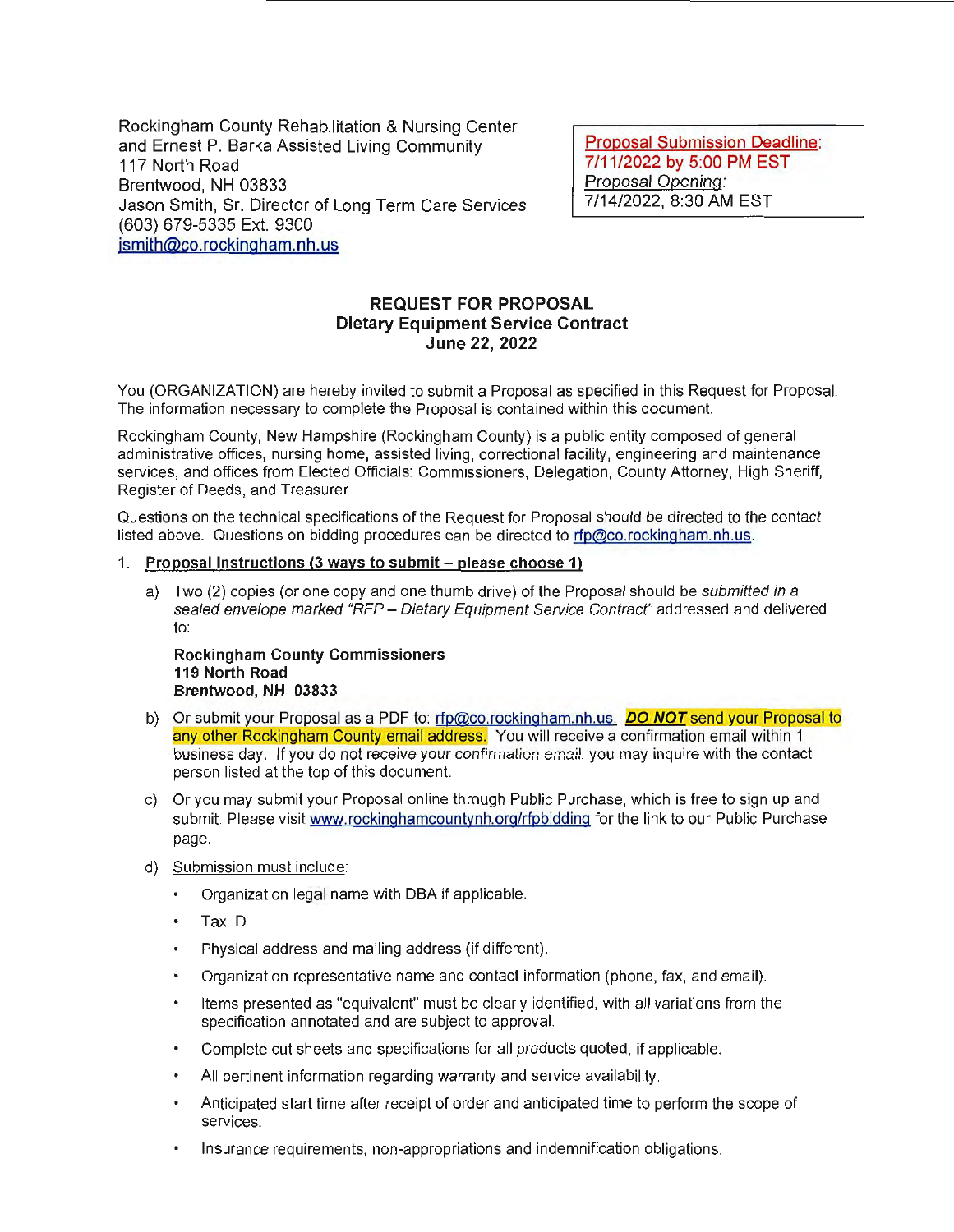Attachments must be uploaded in PDF format. Any agreements or contracts that require our signature need to be in Microsoft Word format for review and tracking purposes.

- 2. Proposal Openings: Proposals will be opened on the date of the scheduled openings, after the Board of Rockingham County Commissioners meeting. Proposals will be taken under advisement at time of opening and will be awarded or rejected as soon as a complete review and comparison of the proposals received has been made by Rockingham County.
	- a. Meetings are held in the Maureen Barrows Conference Room of the Rockingham County Rehabilitation and Nursing Center, 117 North Road, Brentwood, NH through the following online Zoom meeting: https://us02web.zoom.us/j/5808918771 or by telephone: 646-558-8656, Meeting ID: 580 891 8771.
	- b. Scheduled meetings are subject to change and information may be found here: www.rockinghamcountynh.org/events
- 3. Proposal Award: The proposal(s) will be formally awarded and announced publicly at a regular scheduled meeting of the Board of Rockingham County Commissioners held in the Maureen Barrows Conference Room located in the Rockingham County Rehabilitation and Nursing Center, 117 North Road, Brentwood, NH through the following online Zoom meeting: https://us02web.zoom.us/j/5808918771 or by telephone: 646-558-8656, Meeting ID: 580 891 8771. Formal notification of proposal award will occur thereafter. Information on the award will also be available on the RFP/Bidding section of our website: www.rockinghamcountynh.org
- 4. Pricing: Proposal prices are to remain in effect for a period of (60) days from opening date of the proposal and are to remain firm once proposal is awarded to the successful Organization(s).
	- a. Vendors awarded a state bid/contract should offer that pricing.
	- b. Should you have any variations (discounts and/or penalty clauses) that may affect the price, please specify in proposal.
- 5. Additional Materials: Following the review and screening of al l proposals, Organization may be invited to participate in the final selection process, which may include the submission of additional information regarding cost or other issues, as requested by Rockingham County.
- 6. Performance Clause: In the event that the successful awarded Organization/Rockingham County should default in the observance of the stipulations set forth in this Request for Proposal and such default is not corrected within 30 days of written notice from either party, the successful awarded Organization I Rockingham County shall have the option of canceling the proposal.
- 7. Contractual Obligations: In the event that contracts for the supply of materials, equipment, or services are required under the proposal, the Board of Rockingham County Commissioners reserves the right to review said contracts and amend to comply with county legal requirements prior to signing by the appointed representative of the Board of Rockingham County Commissioners. All contracts entered into by Rockingham County are required to contain Non-Appropriation and Indemnification clauses. Sample language is provided below.

## a. Non-Appropriation

Rockingham County is obligated to pay only such contract amounts that can lawfully be made from funds budgeted and appropriated for that purpose during Rockingham County's then current fiscal year, subject to annual approval by the Rockingham County Delegation. Should Rockingham County fail to budget, appropriate, or otherwise make available funds to make payments under this contract, such contract shall be deemed terminated at the end of the then current term. Rockingham County agrees to deliver prompt notification after any decision to nonappropriation is made, but failure to give such notice will not extend the term beyond such Original or Renewal Term.

## b. Indemnification

To the fullest extent permitted by law, (ORGANIZATION) shall protect, indemnify, save, defend and hold harmless Rockingham County, including its officials, agents, volunteers and employees,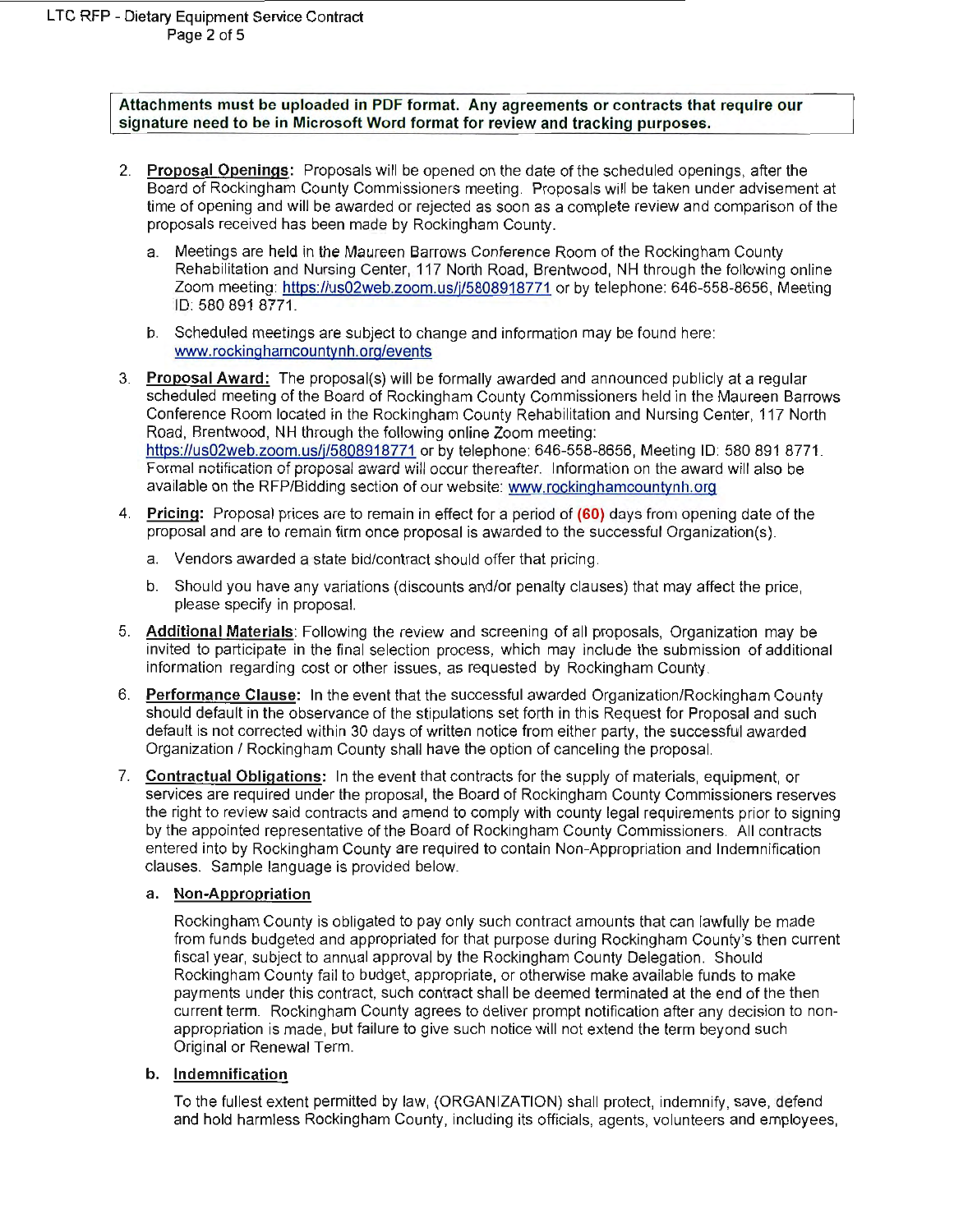("Indemnified Parties"), from and against any and all liabilities, obligations, claims, damages, penalties, causes of action, costs, interest and expenses, including but not limited to reasonable attorney and paralegal fees, which Indemnified Parties may become obligated or suffer by reason of any accident, bodily injury, personal injury, death of person, or loss of or damage to property, arising indirectly or directly under, out of, in connection with, or as a result of this Contract or the activities of (ORGANIZATION) or its agents, employees, contractors or subcontractors, and even if caused in whole or in part by any negligent or intentional act or omission of Indemnified Parties.

In addition, and regardless of respective fault, (ORGANIZATION) shall defend, indemnify and hold harmless the Indemnified Parties for any costs, expenses and liabilities arising out of a claim, charge or determination that (ORGANIZATION) officers, employees, contractors, subcontractors or agents are employees of the Indemnified Parties, including but not limited to claims or charges for benefits, wages, fees, penalties, withholdings, damages or taxes brought in connection with laws governing workers compensation, unemployment compensation, social security, Medicare, state or federal taxation, and/or any other similar obligation associated with an employment relationship.

(ORGANIZATION'S) obligations to defend, indemnify and hold harmless the Indemnified Parties hereunder shall survive the term of this Contract.

Rockingham County shall not be required to defend or indemnify (ORGANIZATION) or its agents, employees, contractors or subcontractors or any professional service provider.

- 8. Insurance Requirements: The Organization shall always maintain during the life of this proposal insurance coverage. The Organization must also require its subcontractors to maintain such coverage. Any request for modification of the coverage requirements must be submitted in writing with the proposal and will be evaluated accordingly.
	- a. Coverage: The Organization shall have professional insurance/errors and omissions insurance with limits of not less than \$1,000,000 each occurrence. The insurance certificate and the underlying insurance coverage shall be issued by a carrier authorized to do business in the State of New Hampshire and having AM. Best Company rating of "A" or better.
	- b. Workers Compensation Insurance: The Organization shall carry workers compensation insurance as required by the State of New Hampshire.
	- c. Comprehensive General Liability Insurance: The Organization shall maintain comprehensive general liability insurance policy, which includes coverage for contractual liability, in an amount of no less than \$1,000,000 per occurrence.
	- d. Motor Vehicle Insurance: The Organization shall carry motor vehicle insurance to include bodily injury, property damage, and uninsured motorist, coverage in an amount of no less than \$1,000,000 combined single limit per accident.
	- e. Insurance Certificate: The Organization shall provide an insurance certificate confirming the above insurance coverage.
		- i. The provider shall file certificates with Rockingham County showing that the above insurance has been purchased. Include with proposal submission and use mail to: Rockingham County, attn. Commissioners Office, 119 North Road, Brentwood, NH 03833.
		- ii. A 30-day notice is required for cancellation and /or material change of coverage and sent directly to the above mail to address.

## 9. NOTICE:

- a. The Board of Rockingham County Commissioners reserves the right to accept or reject any and all Proposals or parts thereof, to accept the Proposal which they deem to be in the best interest of Rockingham County and to waive any bid formality.
- b. Proposals are subject to public review and cannot be honored with proprietary, confidential, do not disclose, or any other restriction that conflicts with the New Hampshire Right To Know law.
- c. Information provided in these specifications is to be used only for the purposes of preparing a Proposal detailing costs and services to be provided to Rockingham County. It is expected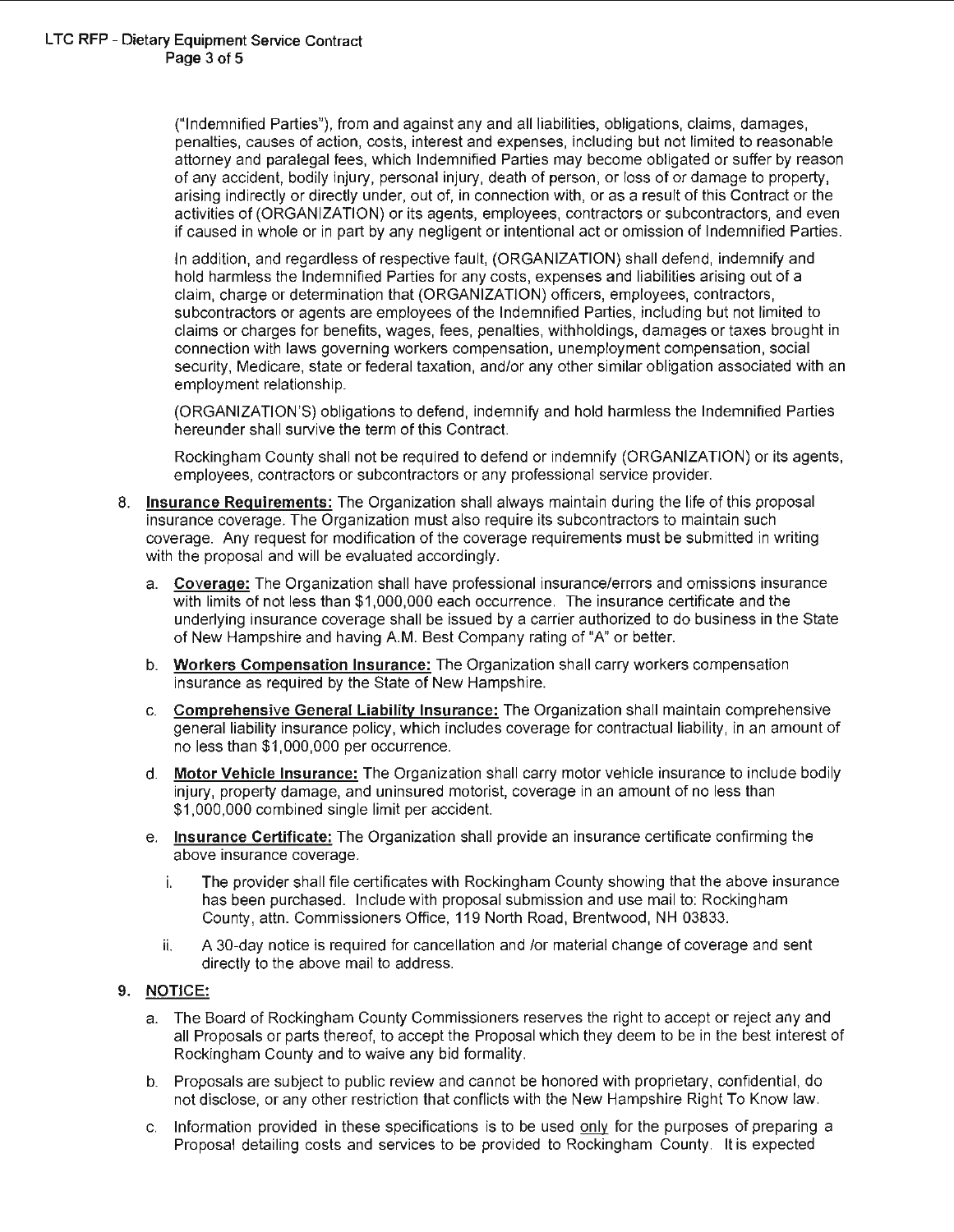that each Organization will read these specifications with care. Failure to meet certain conditions may invalidate proposals.

- d. The information contained herein is believed to be accurate but should not be considered as warranted **in** any way.
- e. Rockingham County may award to multiple providers.
- f. Any changes to the specifications shall meet the approval of Rockingham County.
- g. Any variations (discounts and/or penalty clauses) that may affect the price, please specify in your Proposal.
- h. Pricing is to include any/all fees (including freight charges) to Brentwood, New Hampshire. Rockingham County will not be responsible for any additional fees/charges not specified in your Proposal.
- i. Upon satisfactory completion of the work and or receipt of product, payment is subject to standard accounts payable process at Rockingham County.

Sincerely,

Jason W. Smith, Senior Director of Long Term Care Services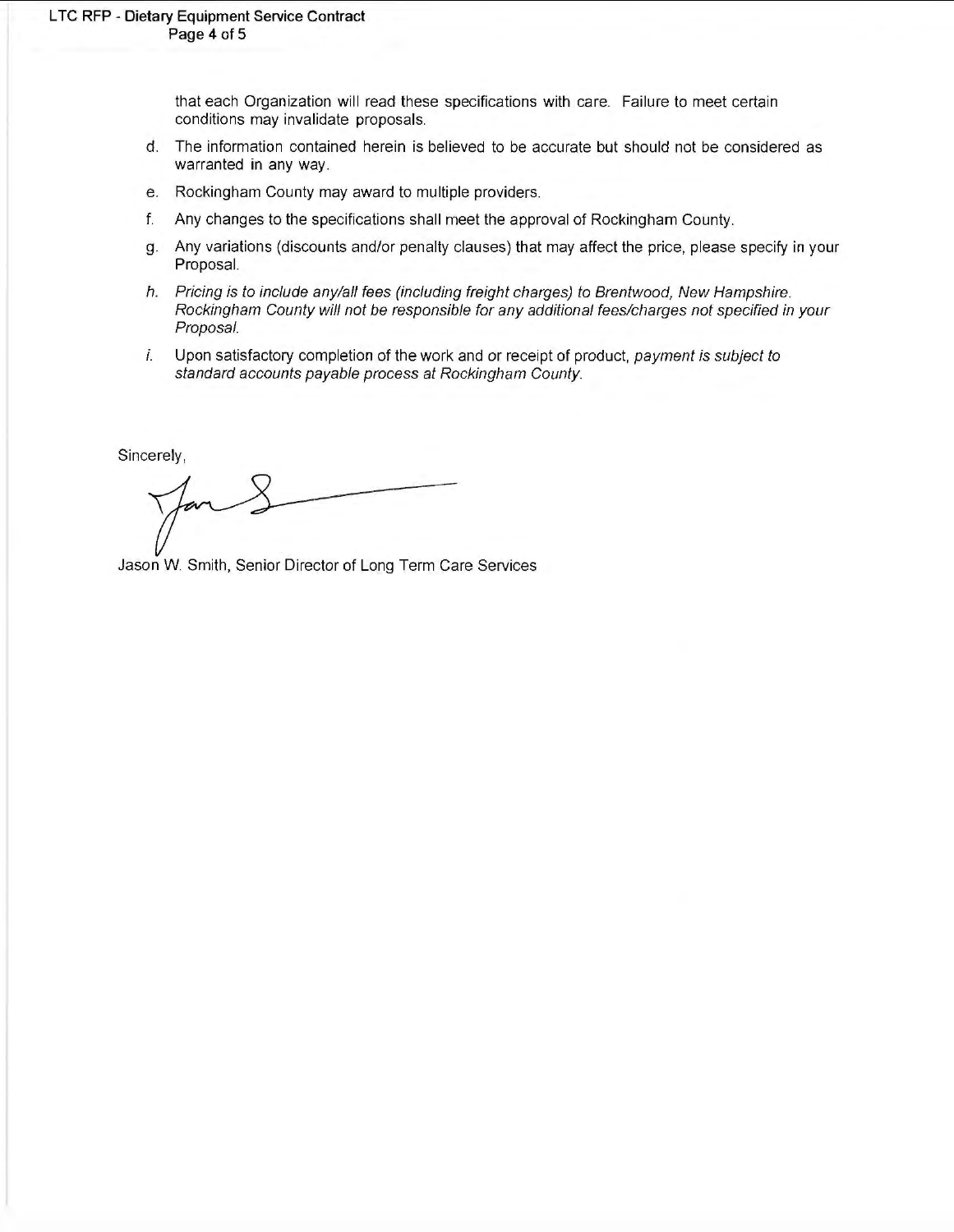

DIETARY EQUIPMENT SERVICE CONTRACT 8/1/2022 - 7/31/2023 with auto renewal ATTACHMENT

We are requesting a service contract for an initial one year term with an automatic renewal of successive one year terms for unlimited service repairs and maintenance on the following pieces of equipment:

- One (1) Dishwasher- Model Number FT900, Serial Number 27-1157-429
- Two (2) Baxter Mini Rotating Rack Ovens Model Number OV300G, Serial Numbers 24-2000231 and 24-2000232

Please specify what is included/covered under the contract. List items that are not included. List normal weekly business hours and travel fees. List rates/fees for after-hours, weekend and holiday calls, if emergency services are needed.

\*Invoices to:

Shani Gamble, Accounts Payable sgamble@co.rockingham.nh.us Payment is subject to standard accounts payable process at Rockingham County.

Please contact Brian Estelle, Glendale Senior Dining with any questions: phone (603) 679-5335 Ext. 9430 or email bestelle@glendaleseniordining.com

> 117 North Road, Brentwood, New Hampshire 03833 Jason Smith, Senior Director of Long Term Care Services Phone 603-679-5335 Fax 603-679-9456